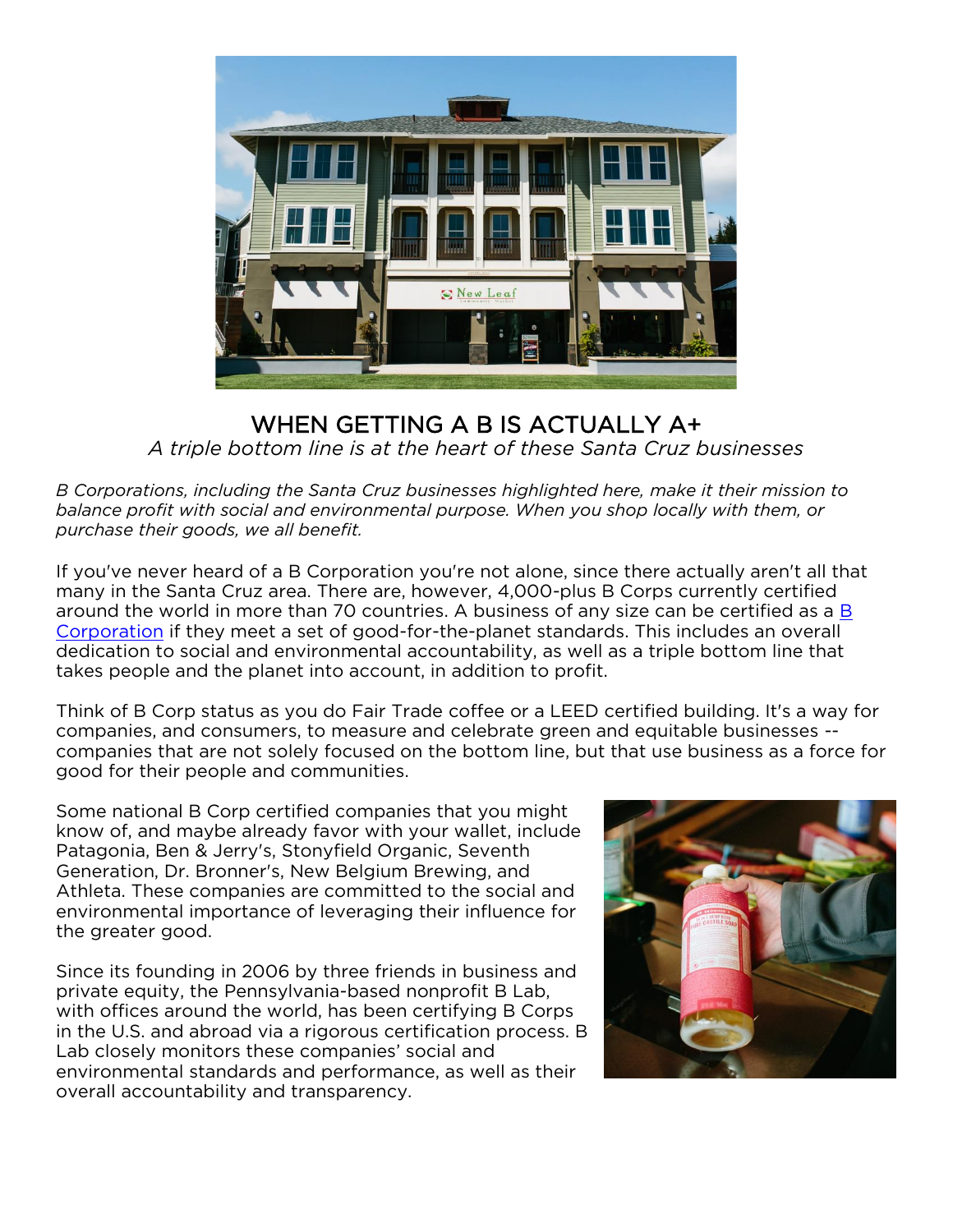Once a company becomes certified as a B Corporation, they typically hold that certification for three years. In B Lab's first year of operation, 2007, they certified 82 businesses. Although most B Corps are small businesses, large companies and multinationals can also apply.

## Business as a force for good



The intended result of B Lab's third-party certification process is to catalyze a global movement that harnesses business as a force for good. In that spirit, B Lab works toward creating more inclusive and regenerative economies around the world. Their Declaration of *Interdependence* states that, "through their products, practices, and profits, businesses should aspire to do no harm and benefit all."

The intended result of more awareness of B Corporation certification is that companies, whether certified or not, will be influenced and encouraged by consumer awareness to care more deeply about the health and wellbeing of their employees, their communities, and the environment.

It tilts the scale away from business being solely profit-centric and

toward balancing purpose with profit. As we continue to experience next generation shifts socially and culturally, as well as in the marketplace, hopefully we will continue to move toward real systemic change with more awareness of and advocation for social justice, equity, diversity, and greener climate-friendly standards.

## Triple bottom line

In 2013, Central Coast grocer [New Leaf Community Markets](https://www.newleaf.com/different/b-corp/) was the first grocery store in California to achieve B Corp status, and the second grocery store in the world to become a B Corp. They were recently recertified in March 2021, and their commitment to just and sustainable long-term social and environmental change is loud, proud, and unwavering. One impressive testament to that: New Leaf gives 10 percent of their after-tax profit back to the community.

Not only is New Leaf Community Markets a B Corp, they carry more than 100 products throughout their stores from fellow B Corp'ers such as Clover Sonoma, Dr. Bronner's, Guayakí Yerba Mate, Seventh Generation, Vital Farms, and Yogi Tea.

In terms of the past couple years, New Leaf Community Markets senior manager of sustainability Athena Petty says, "The pandemic has forced all businesses to rethink where their values lie. Being a B Corp has helped New Leaf identify areas



where we can make the biggest impact -- for our workers, for our communities, and for the environment."

And tracking company impact in this very public way also means mission-aligned solidarity. Petty adds, "The scorecard we get from the B Corp certification and the support we find in our B Corp community has helped us get through these last few turbulent years."

# Shop local

Did you know that there are several other Santa Cruz B Corp certified businesses? Since we all know what a big difference shopping local makes, the next time you're looking to purchase organic and sustainable clothing, 100 percent recycled and reusable bags, or a bit of